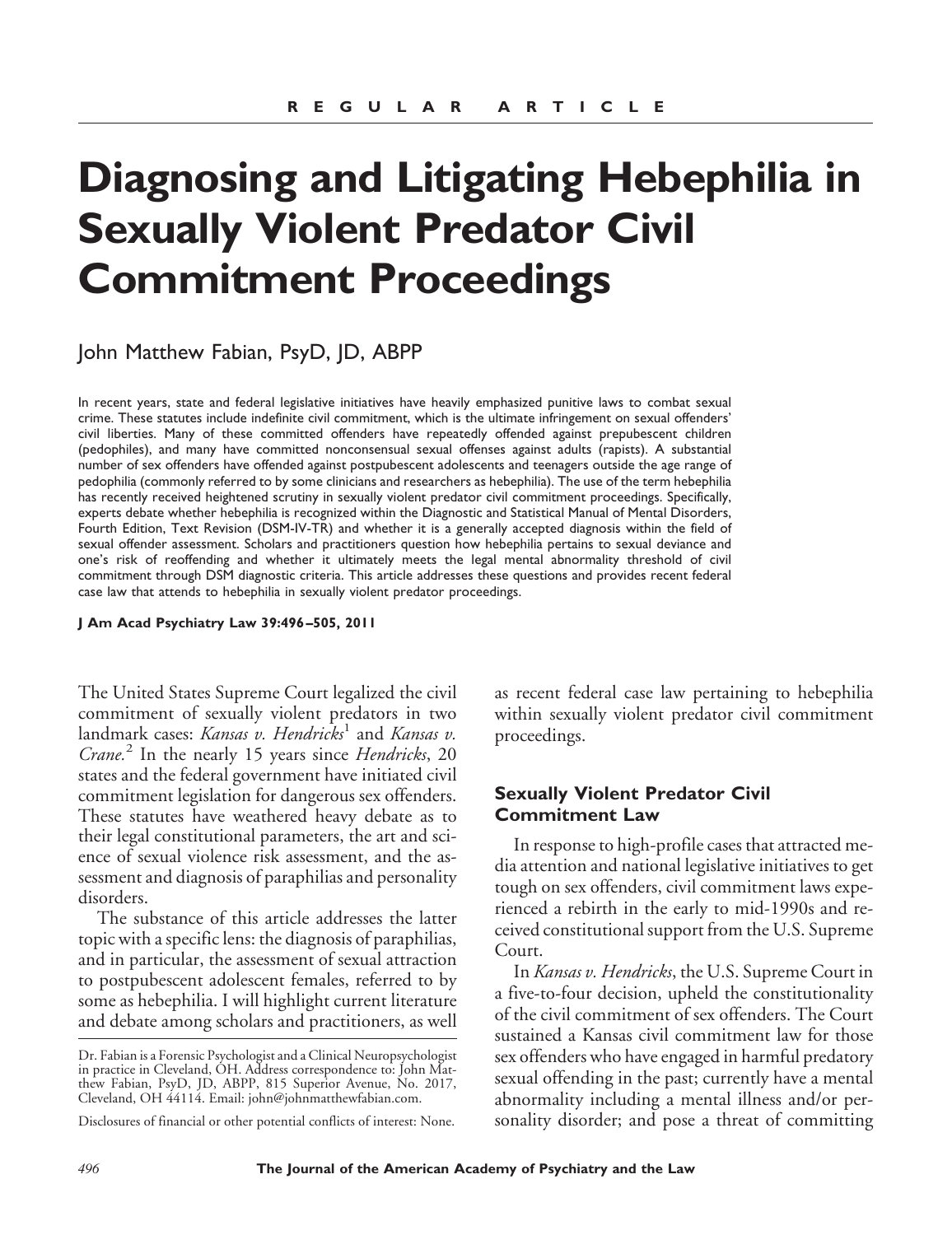predatory acts of sexual reoffending because of this mental abnormality or personality disorder.<sup>3</sup>

Five years after the *Hendricks* decision, the Court heard *Kansas v. Crane*, in which it was asked to review the Kansas commitment act by alternatively focusing on mental abnormality and the volitional element in sex offending. The Court acknowledged that in *Hendricks* it was not asked to set a formal volitional requirement associated with the amount of control a person might lack over his sexual behavior to qualify for commitment. The Court in *Crane* ruled that the "nature" and "severity" of the mental disorder "must be sufficient to distinguish the nondangerous sexual offender whose serious mental illness, abnormality, or disorder subjects him to civil commitment from the dangerous but typical recidivist considered in an ordinary criminal case."<sup>2</sup>

Interestingly, and in regard to the substance of this article, both Hendricks and Crane had various paraphilic psychiatric disorders. Leroy Hendricks had a noteworthy history of child molestation offenses toward boys and girls that prompted a diagnosis of paraphilic disorders, including pedophilia and exhibitionism.

Conversely, Michael Crane primarily had an antisocial personality disorder (APD) as well as exhibitionism, rather than a primary paraphilic disorder (pedophilia) like that of Hendricks. Crane argued that for the state to commit a personality-disordered individual, the individual should display volitional impairment sufficient to make him unable to control his sexually violent offending patterns.

The Court in *Crane* held that for a sex offender to be civilly committed, the person's mental abnormality or personality disorder must cause the individual to have "serious difficulty in controlling his sexual behavior," rather than "total or complete lack of control."<sup>2</sup>

Concerning the term "mental abnormality," the Court in *Hendricks* supported its use, because it is a broader term than that of "mental illness." The court stated that "mental illness" is devoid of any talismanic significance. Not only do "psychiatrists disagree widely and frequently on what constitutes mental illness," but the Court itself has used a variety of expressions to describe the mental condition of those properly subject to civil confinement.

As of this writing, the U.S. Supreme Court has not opined on whether controversial paraphilias (i.e., paraphilia NOS, nonconsent, or hebephilia) qualify as legal mental abnormalities in SVP civil commitment cases. In fact, as of June 2010, the U.S. Supreme Court denied *certiorari* in hearing *McGee*, *Michael L. v. Bartow*, *Dir., WI Resource Center*, which presented the issue as to whether due process permits the indefinite civil commitment of a convicted sex offender based on a rape paraphilia diagnosis.<sup>4</sup>

Fittingly, before addressing symptoms and behaviors constituting the alleged mental illness of hebephilia, I will briefly address the statutory requirements of the mental abnormality required for commitment and the prevalence of various psychiatric disorders in those civilly committed as sexually violent predators.

## **Legal Mental Abnormality: Prevalent Paraphilias Commonly Disputed in SVP Proceedings**

Criteria necessary for civil commitment of sex offenders typically include a history of charge(s) or conviction(s) of sexual crimes or both; an identified mental abnormality, personality disorder, or both; and an opinion that, as a result of the abnormality or disorder, the offender is likely to engage in future sexual offending if not confined in a secure facility.<sup>5</sup>

Given the statutory language in SVP laws that include an investigation of mental abnormalities and personality disorders as well as future dangerousness, forensic psychologists and psychiatrists practicing within SVP proceedings are relied on to assess and evaluate mental disorders derived and outlined through the American Psychiatric Association's Diagnostic and Statistical Manual of Mental Disorders, Fourth Edition, Text Revision (DSM-IV-TR).<sup>6</sup>

Recent assessments of the psychiatric profiles of those offenders civilly committed as sexually violent predators are outlined below.

The most common diagnoses in state civil commitment SVP proceedings include pedophilia; antisocial personality disorder; paraphilia not otherwise specified (NOS), in particular nonconsent rape and hebephilia types; personality disorder NOS; and substance abuse disorders.<sup>7</sup> Unfortunately, the majority of studies addressing psychiatric diagnoses commonly found in SVP proceedings do not formally break down paraphilia NOS into specific hebephilia diagnoses. Table 1 represents common psychiatric diagnoses found in state SVP proceedings.<sup>8-12</sup>

Obviously, the trier of fact in SVP proceedings relies heavily on the forensic mental health experts to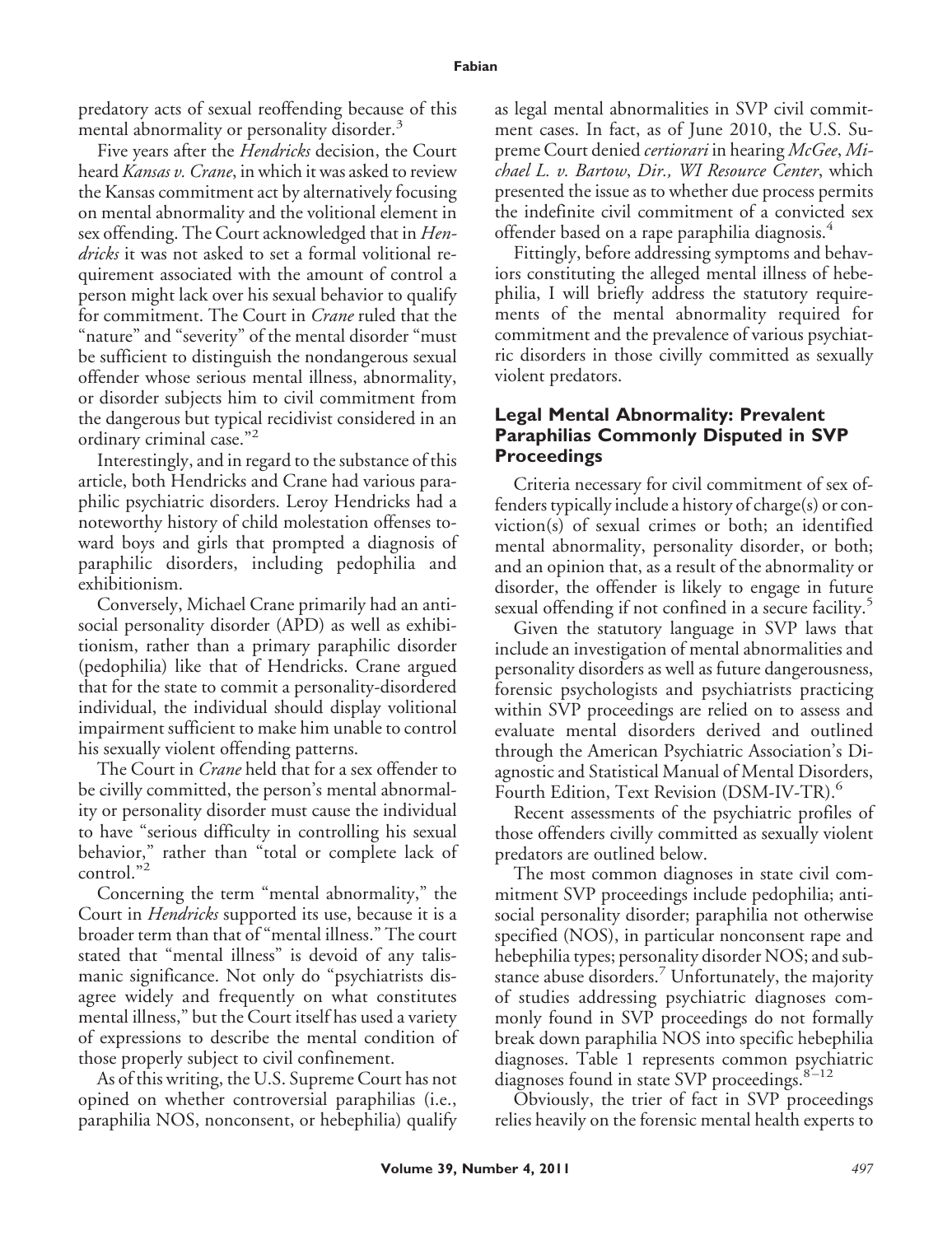#### **Hebephilia in SVP Civil Commitment Proceedings**

| State                   | Most Prevalent Diagnosis              | Second Most<br>Prevalent Diagnosis | Third Most<br>Prevalent Diagnosis       | Fourth Most<br>Prevalent Diagnosis |
|-------------------------|---------------------------------------|------------------------------------|-----------------------------------------|------------------------------------|
| Florida <sup>8</sup>    | Any substance use disorder,<br>$54\%$ | Total paraphilia NOS,<br>$51\%$    | Antisocial personality<br>disorder, 48% | Pedophilia, 39%                    |
| Wisconsin <sup>9</sup>  | Any substance use disorder,<br>55.6%  | Pedophilia, 47.1%                  | Personality disorder, 41.4%             | Paraphilia NOS, 37.5%              |
| Minnesota <sup>10</sup> | Substance abuse or<br>dependency, 52% | Pedophilia, 35%                    | Antisocial personality<br>disorder, 26% | Personality disorder NOS,<br>8%    |
| Washington $11$         | Personality disorder, 83.2%           | Pedophilia, 56.3%                  | Alcohol abuse/dependence,<br>$43.2\%$   | Paraphilia nonconsent,<br>42.6%    |
| Arizona <sup>12</sup>   | Personality disorder, 77%             | Pedophilia, 63%                    | Paraphilia NOS, 56%                     | Drug abuse or dependence,<br>30%   |

**Table 1** Percentage of Patients Carrying Common Psychiatric Diagnoses Found in State SVP Proceedings

assist in providing diagnostic education regarding the consideration of whether a particular offender suffers from a legally recognized mental abnormality. The experts utilize the DSM-IV-TR to assist in guiding them in identifying and ruling out clinical psychiatric disorders, yet there are some unanticipated dilemmas that stem from its use.

### **Quandary With the DSM-IV-TR**

It should be noted that the DSM nosology for paraphilias has not always been consistent. The first DSM published in 1952 did not include paraphilias; rather, sexually deviant behavior was conceptualized as a type of sociopathic personality disorder. The term paraphilia first appeared in the Diagnostic and Statistical Manual of Mental Disorders, Third Edition  $(DSM-III)$ <sup>13</sup> The DSM-III included a category for atypical paraphilias and the Diagnostic and Statistical Manual of Mental Disorders, Third Edition, Revised  $(DSM-III-R)^{14}$  replaced this category with paraphilias not otherwise specified (NOS). In general, the DSM-III-R paraphilia categories are the same with minor changes.<sup>15</sup> However, none of the DSM manuals has ever formally included a paraphilia NOS category for hebephilia.

In theory, the DSM-IV-TR has its derivations in aiding in diagnosis of mental disorders with the objective of assessment and treatment rather than the application of behaviorally driven symptomatology to answer legal questions.

While some argue that the classification of a mental disorder in the DSM-IV-TR must be regarded as the primary standard for medical validity,<sup>16</sup> others argue that there is no published evidence that verifies the connection and that there is nothing that states that DSM-IV-TR support of a finding of mental abnormality is a legal requirement.<sup>17</sup> Consequently,

there is an imperfect fit between psychiatry and the law.

Some experts question the strict incorporation of the DSM-IV-TR because of problems with reliability, validity, insufficient categories, and symptom thresholds. Conversely, other experts abide by the DSM, as it is universally relied on in the United States in clinical contexts and legal arenas as the authoritative source on mental disorder and personality disorder.<sup>18</sup>

Criteria for various forms of sexual deviance based on the DSM-IV-TR have caused considerable controversy, and their reliability and validity are largely unknown.7,16,19 –21

For example, researchers have identified problems with the diagnosis of pedophilia as they question the utility, reliability, validity, and essential psychometric qualities of the diagnosis.<sup>22–23</sup> Particular attention has been paid to the problems with interrater reliability and test-retest reliability of the diagnosis.<sup>21</sup> Experts also disagree about how to measure ambiguous terms in the DSM-IV-TR, including recurrent and intense, and whether behaviors, urges, and fantasies cause a particular offender distress or impairment. Other scholars have considered empirically supported factors extraneous from the DSM, identifying pedophilic urges in child molesters that may assist in diagnosis, such as targeting males and having more than one victim, prepubescent victims, or extrafamilial victims.<sup>25</sup>

Although the diagnostic criteria for pedophilia appears straightforward, problems with the reliability of the diagnosis include the subjective manner in which information about sexual interests is considered by examiners and the dilemma experts experience when assessing sex offenders against children, as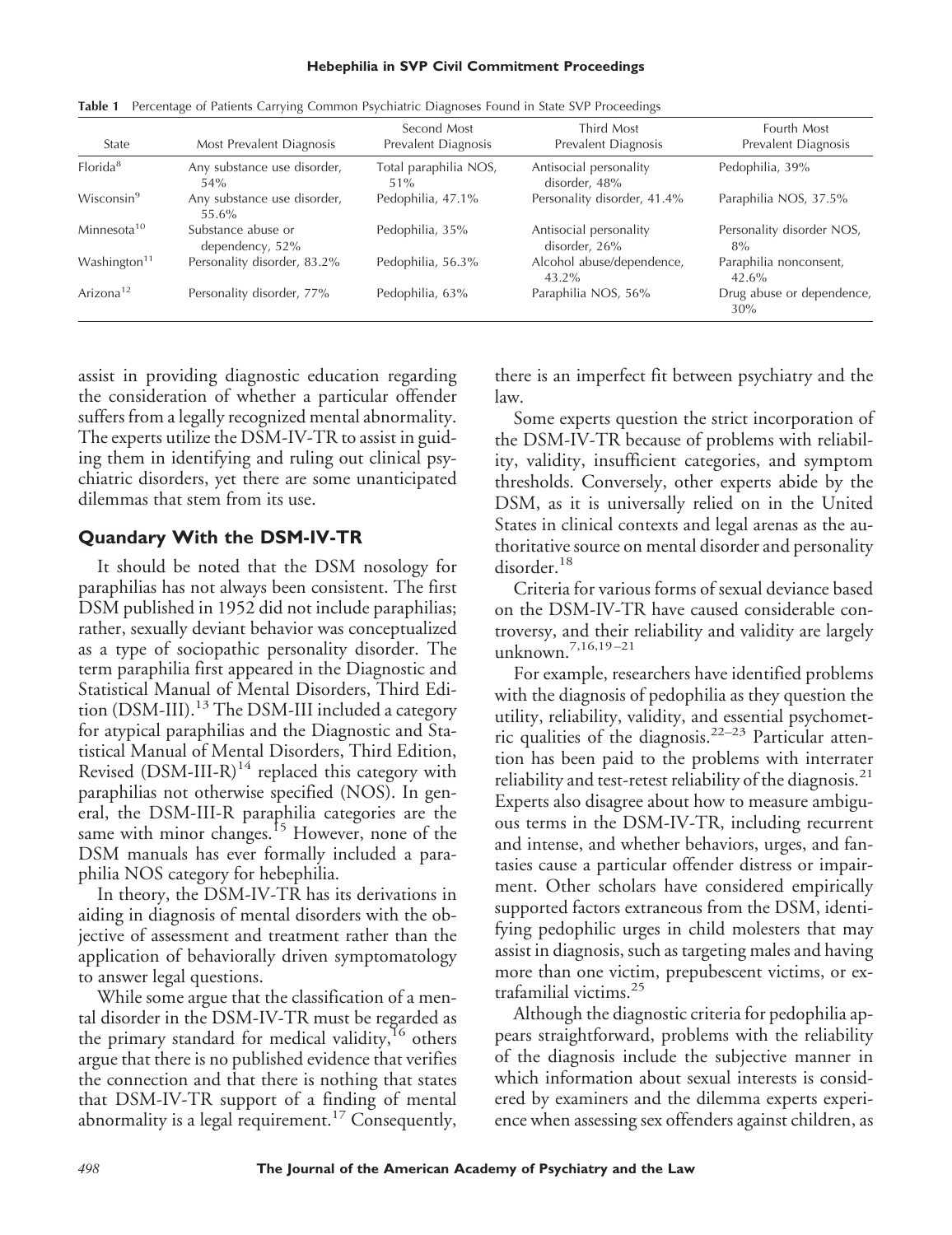these perpetrators are often unwilling to admit to deviant sexual thoughts and practices.<sup>18</sup>

Another highly contested diagnosis in SVP proceedings is paraphilia NOS, nonconsent (rape) subtype. The paraphilia NOS, nonconsent, diagnosis and the term rape are not formally mentioned in the DSM-IV-TR, and it is recommended by some that use of the paraphilia NOS category to accommodate rapists is inappropriate and does not fit with the intentions of the authors of the Diagnostic and Statistical Manual of Mental Disorders, Fourth Edition  $(DSM-IV)^{26}$  or DSM-IV-TR.<sup>27</sup>

Paraphilia NOS, nonconsent, lacks a defined set of diagnostic criteria,<sup>28</sup> it is used as a catch-all category for adult sex offenders who have multiple rape type offenses, it lacks reliability, its prevalence and epidemiology among rapists is unknown, and there are problems in differentiating the diagnosis from that of antisocial personality disorder.<sup>29</sup>

Coincidentally, the APA is currently writing the DSM, Fifth Edition (DSM-5), and is proposing draft revisions to various psychiatric disorders, including paraphilias.<sup>30</sup> For example, the Paraphilias Subworkgroup has proposed a paraphilic coercive disorder diagnosis to describe a person who experiences distress or impairment from sexually arousing fantasies or urges of sexual coercion. It is my understanding that at the time of this writing, the Subworkgroup has rejected paraphilic coercive disorder for inclusion in the DSM-5 as a formal diagnosis, but may add it to the appendix section.

When considering the substance of this article, the Paraphilias Subworkgroup is proposing changes to the diagnosis of pedophilia to be called pedohebephilic disorder, in which the diagnosis includes the hebephilic type (sexually attracted to pubescent children, generally ages 11 through  $14$ ).<sup>30</sup>

One then may question whether sex offenders whose victims are adolescents (outside the age range for pedophilia and younger than adult victims) qualify for a sexual deviancy disorder.

Accordingly, I will address this matter as it pertains to the utility of the clinical construct or diagnosis of hebephilia.

### **Hebephilia: Clinical Construct or Psychiatric Diagnosis?**

Before I describe the construct and diagnosis of hebephilia, the reader should note that there are many sex offenders who are crossover offenders with

histories of sexually assaulting children, adolescents, and adults.<sup>31</sup> In a study of incarcerated and paroled sex offenders,<sup>31</sup> the authors found relatively few offenders who offended against only one type of victim. Thirteen percent of inmates disclosed molesting only child victims and 18 percent disclosed assaulting only adult victims with the remaining offenders (70%) assaulting both adult and child victims. They found that 52 percent of inmate sex offenders who were known to assault adults also admitted to assaulting only children. In fact Bradford and colleagues<sup>32</sup> found that among pedophiles, 9 percent had assaulted an adult, and 13 percent had attempted to assault an adult. Among hebephiles, they had a higher crossover range of 10 and 24 percent. Abel and colleagues $33$  found that 40 percent of child molesters admitted to assaulting an adult and 50 percent of rapists admitted to molesting a child. This research suggests that many sex offenders are crossover offenders who victimize a variety of victims of different ages, and brings into question whether offenders who repeatedly commit sexual assaults are typically exclusively interested in a particular type of victim.

The sexual attraction and preference for pubescent females,<sup>34</sup> defined as 13 to 16 years old in one study,<sup>35</sup> and as 11 or 12 to 14 years old in another,<sup>36</sup> has been defined as hebephilia. The term was first introduced in a sex offender prison psychiatric experiment in the 1950s which categorized the acts of sex offenders as rape, pedophilia, incest, and hebephilia.<sup>34</sup> Researchers rejected the hebephilia term, as it was not equated with sexual deviance like pedophilia was. $3^7$  Later on, Freund<sup>38</sup> operationalized ephebophiliacs as men charged with homosexual offenses against 13- to 17-year-old boys, and he invoked the term hebephilia, defined by Glueck $34$  as the heterosexual counterpart applied to men who prefer adolescent girls in the 13- to 15-year age range.

Notably, hebephilia is not formally listed in the DSM-IV-TR, and as a result, some experts challenge its existence,<sup>39</sup> contending that it is not abnormal for men in various cultures to be attracted to this age group.<sup>40</sup> Since it is not listed in the DSM-IV-TR, some claim that its reliability remains unchecked compared with pedophilia.<sup>41</sup>

The DSM-IV-TR section on paraphilias allows for a paraphilia not otherwise specified category in which a clinician may diagnose a paraphilia not specifically limited to and outlined in the manual (Ref.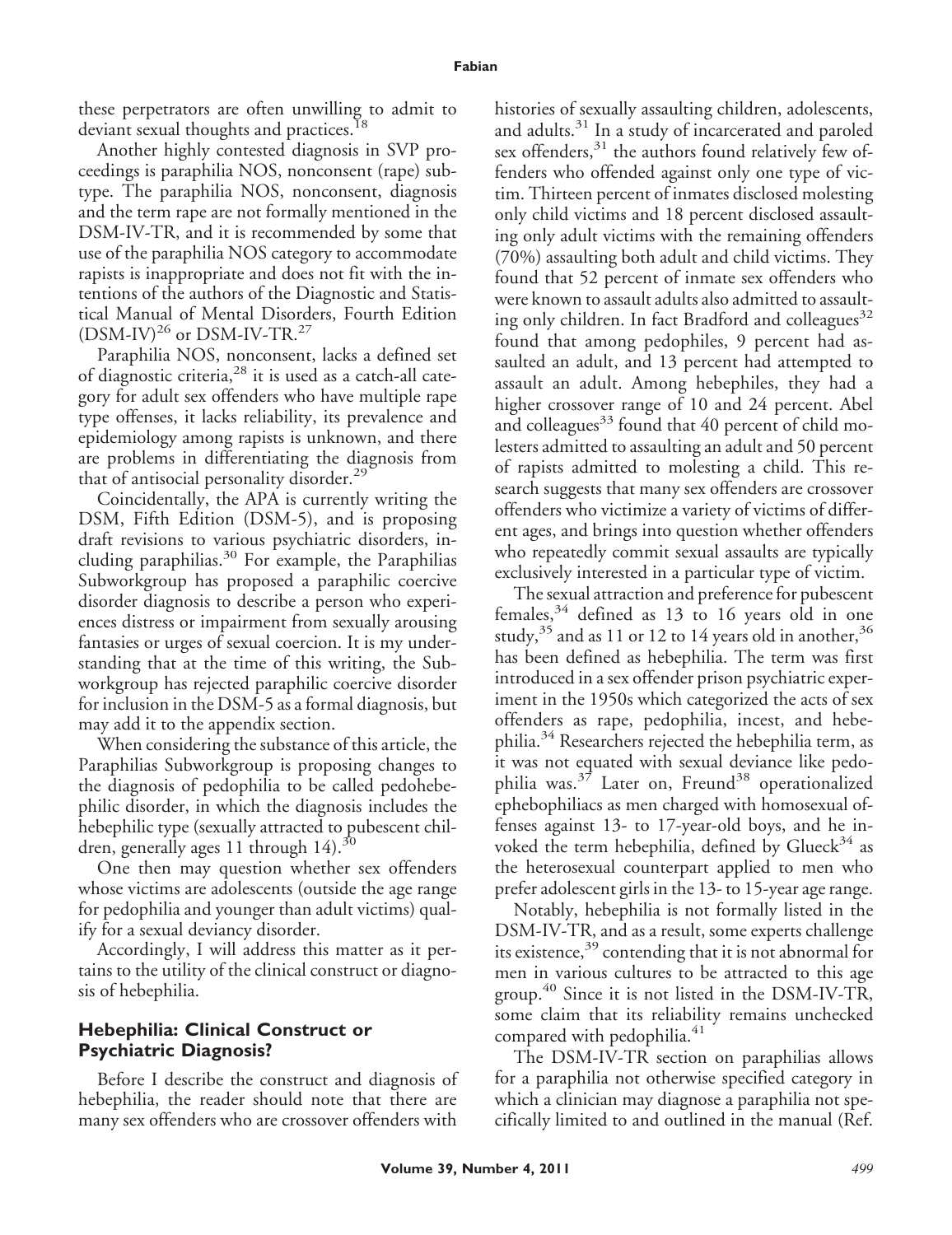6, p 576). Consequently, many clinicians diagnose hebephilia as a paraphilia NOS.

Researchers supporting the diagnosis of hebephilia have found that hebephiles have a discernable erotic age preference distinct from pedophilia.<sup>36</sup> Blanchard and his colleagues $36$  found that men who verbally reported maximum sexual attraction to pubescent children had greater penile responses to depictions of pubescent children than to depictions of younger or older persons. Therefore, there was a remarkable consistency between the offenders' self-reported age preferences and their phallometric results. Penile responses distinguished these men from those who reported maximum attraction to prepubescent children and those who reported sexual attraction to adults. Some offenders had repeatedly sexually assaulted pubescent victims and had responded most strongly to laboratory stimuli depicting pubescents, more so than to those depicting prepubescents and adults. Consequently, Blanchard et al.<sup>36</sup> described the DSM-IV-TR's shortcomings in diagnosing paraphilias and offered recommendations such as replacing the diagnosis of pedophilia with pedohebephilia and allowing clinicians to specify subtypes (i.e., sexually attracted to children younger than 11 (pedophilic type), sexually attracted to children ages 11–14 (hebepihlic type), or sexually attracted to both (pedohebephilic type)).

Blanchard's study has come under scrutiny by scholars for various reasons.<sup>24,39,41-44</sup> First is the contention that the term hebephilia, as categorized under paraphilia NOS, is not widely accepted, and there is no professional consensus among practicing clinicians of such a diagnosis. Second is the lack of consistent research supporting the diagnosis. Third and specific to the study, scholars have noted methodological limitations, including the absence of model subjects aged 15 to 18 (mid to late adolescence) among the phallometric stimuli.<sup>36</sup> Therefore, the authors of the study could not determine whether the adult offenders who were aroused in response to early-stage adolescents might be equally or more aroused by those in mid to late adolescence. Accordingly, the decision to judge behavior to be pathological should not be based on phallometric data alone; rather, it should also consider the extent to which the behavior is abnormal in one's particular culture.<sup>36</sup>

Other empirical data have refuted the perception that hebephiles are sexually deviant. In particular, research has revealed heterosexual men to be sexually

aroused by adolescents,<sup>45</sup> and both pedophiles and a control group were distinguishable in their sexual arousal to prepubescent stimuli, but both groups showed similar arousal patterns to stimuli in the hebephilic age range.<sup>46</sup> Further, research has revealed no evidence of deviant sexual arousal patterns among either rapists or heterosexual hebephiles.<sup>47</sup>

The question remains as to whether Blanchard's outcome data pathologizes men attracted to earlystage adolescents as part of an overall arousal pattern in response to adolescents of all ages. Can the sexual attraction to adolescents be differentiated into pathological and nonpathological groups on the basis of age and stage of sexual development?

Some doubt the diagnosis of hebephilia, as it may not be abnormal for men to be attracted to the adolescent age group in various cultures.<sup>24,39,41,45,46</sup> Surveys of social organizations of persons acknowledging erotic interest in children, samples of sex offenders, and surveys from the general population have revealed that attraction to children of pubescent age is more often reported than is the attraction to those of prepubescent age.<sup>36</sup>

In addition to the cultural association, others query whether attraction to postpubescent adolescents is in actuality a sexual deviation at all, especially given that from biological and evolutionary perspectives, such attraction patterns may be considered adaptive and normal.<sup>41</sup> Along these lines, Blanchard<sup>48</sup> suggests that when considering evolutionary adaptedness, men with erotic preference for pubescent females have greater reproductive success, either because they acquire female mating partners who are near their onset of fertility which prevents them from being impregnated by other men, or because they have more years in which to impregnate their female mates.

Sexual attraction to females is in part dependent on female reproductive physiology and development. Some men are sexually attracted to females before their first menstruation while other men prefer females who have experienced their first menses. This separation is recognized within diverse cultural and religious attitudes toward menarche.

The ability to distinguish pedophiles from hebephiles is related to the variability and definitions of pubertal onset in children and the decreasing age of pubertal onset.<sup>39</sup> This same question is noted to affect the diagnosis of pedophilia, as clinicians are sometimes challenged with the differentiation be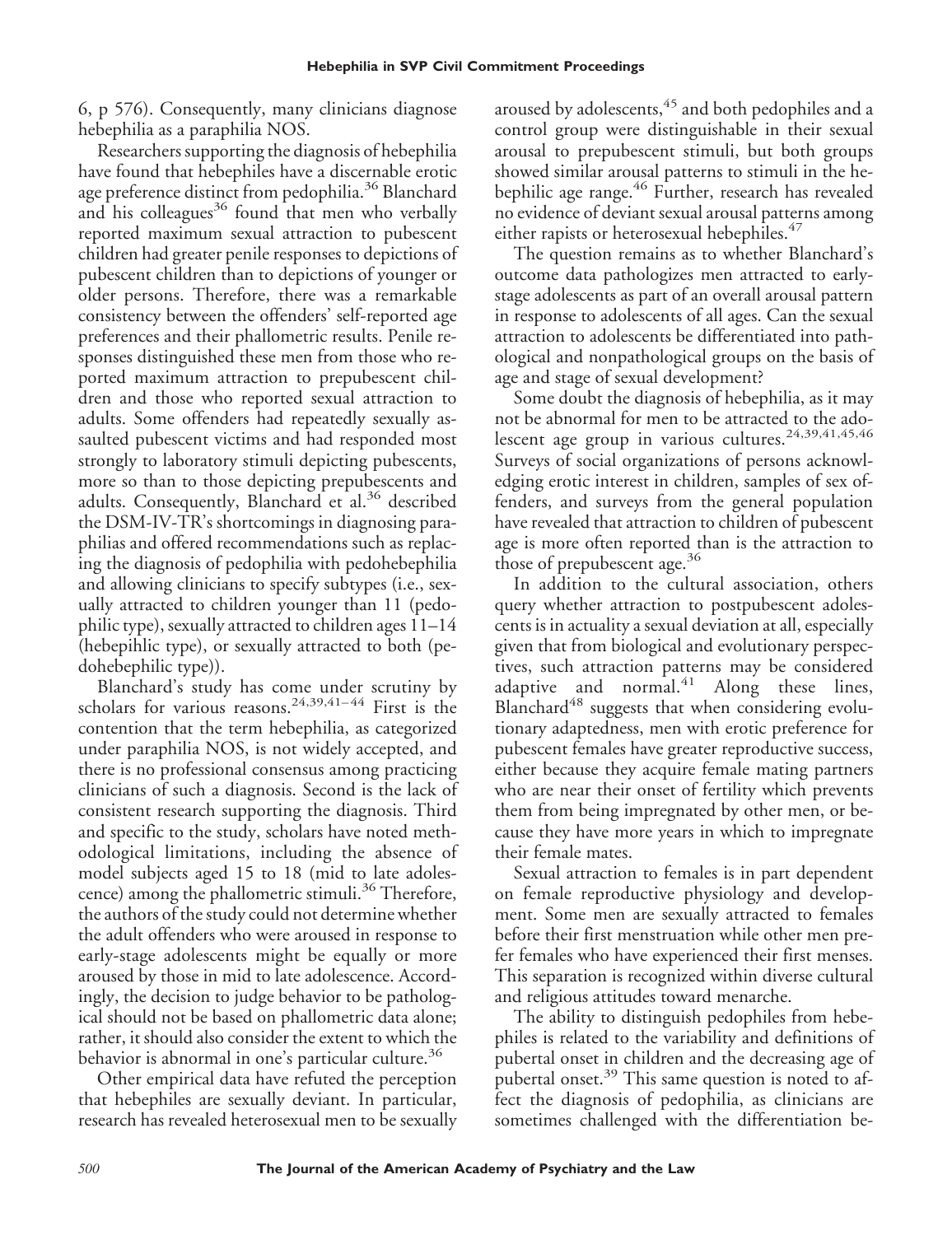tween prepubescence and pubescence in setting diagnostic criteria for pedophilia.

Hall and  $\text{Hall}^{35}$  propose that when compared with pedophiles, hebephiles are more interested in having reciprocal sexual affairs and relationships with children, they are more opportunistic when engaging in sexual acts, they have better social functioning, and they have a better prognosis after treatment. It has also been recommended that the term hebephilia be applied to those who have more sexual attraction to pubescent individuals than to mature adults.<sup>44</sup>

### **Hebephilia, Experts, Politics, and the Courts**

To this date, there appears to be no clear professional consensus as to the clinical application of hebephilia. I contend that adult sexual arousal in response to pubescent and postpubescent females is not likely to be pathologically deviant. As others have asserted,<sup>39</sup> the DSM-IV-TR draws the distinction between pathological age-related sexual preferences, as adult sexual arousal to prepubescents is considered to be pathological and adult arousal to pubescents and postpubescents is considered to be nonpathological. Put simply, hebephilia is not in the DSM-IV-TR currently as a listed paraphilia, and the paraphilia NOS category in the DSM-IV-TR does not include evidence suggesting that it is intended to include hebephilia as a paraphilia. Since hebephilia is absent from the DSM-IV-TR, its reliability and validity as a diagnosis is negated. Along these lines, sexual attraction to adolescent females or males, for that matter, is not a rare form of behavior. Scientific research, as outlined above, is imprecise in its attempt to pathologize sexual attraction to adolescents. Nonsex offender heterosexual males have been found to be sexually attracted to adolescents. Furthermore, while hebephiles and pedophiles may be sexually attracted to adolescents, the former group as a whole is not consistently sexually attracted to children. When assessing sex offenders with adolescent victim(s), clinicians should consider the tendency of pathological and sexually deviant offenders to have victim(s) in the prepubescent pedophilic age range. Similar to those who repeatedly target adult victims, sex offenders who commit multiple sex offenses targeting the hebephilic age group may be considered hypersexual which has been cited in the literature and is in part separate from a sexually deviant paraphilic disorder.<sup>49,50</sup> Notably, as of yet hypersexual disorders have not been included in the DSM.

As mentioned above, the question of deviance and pathology may be answered with the advent of the DSM-5, which currently advocates for a pedohebephilic disorder to be diagnosed in the future.<sup>30</sup> However, this current uncertainty and discord among clinicians is heightened when they testify as experts in forensic sex offender proceedings, especially when the consequence is indefinite civil commitment. Specifically, within the forensic mental health arena, defense-oriented experts often treat hebephilia as a nonentity. Others view it as a clinical construct, a theoretical entity, or a working hypothesis and concept for adult male attraction toward pubescent females. In contrast, many prosecutorial experts clearly recognize the diagnosis of hebephilia through the DSM-IV-TR as a paraphilia NOS and utilize it as satisfying the legal criteria for mental abnormality in SVP proceedings.

If the Paraphilias Subworkgroup upholds a pedohebephilic diagnosis for repetitive sexual behavior toward 11- to 14-year-olds, it can be assumed that the diagnosis will be considered and used in many sex offender risk assessment evaluations, with the ultimate effect being more commitments.

Before the advent of new-age sexually violent predator civil commitment laws, the term hebephilia was not given much consideration by experts or the courts. In fact it has been suggested that the term is proposed as a quintessential example of pretextuality, in which special interests promote a pseudoscientific construct that advances an implicit instrumental goal (that of civil commitment by states).<sup>51</sup> In a Lexis-Nexis-based review searching for case law containing the term hebephilia, Franklin<sup>51</sup> found that of the  $36$ cases in which the term was used, all were within the past decade, and 75 percent were sex offender civil commitment proceedings. When reviewing the 27 civil commitment cases involving hebephilia, its definition is for the most part idiosyncratic based on the testimony of the expert.<sup>51</sup> For example, in *People v. Robledo,*<sup>52</sup> one expert described hebephilia as a sexual attraction to young adolescent males whose sexuality is just emerging. In *United States v. Shields,*<sup>53</sup> an expert described hebephilia as a deviant pattern of sexual arousal in response to adolescent individuals under the age of consent. In addition, the review of civilly committed sex offenders in Washington and Wisconsin found that 23.7 percent and 16.3 percent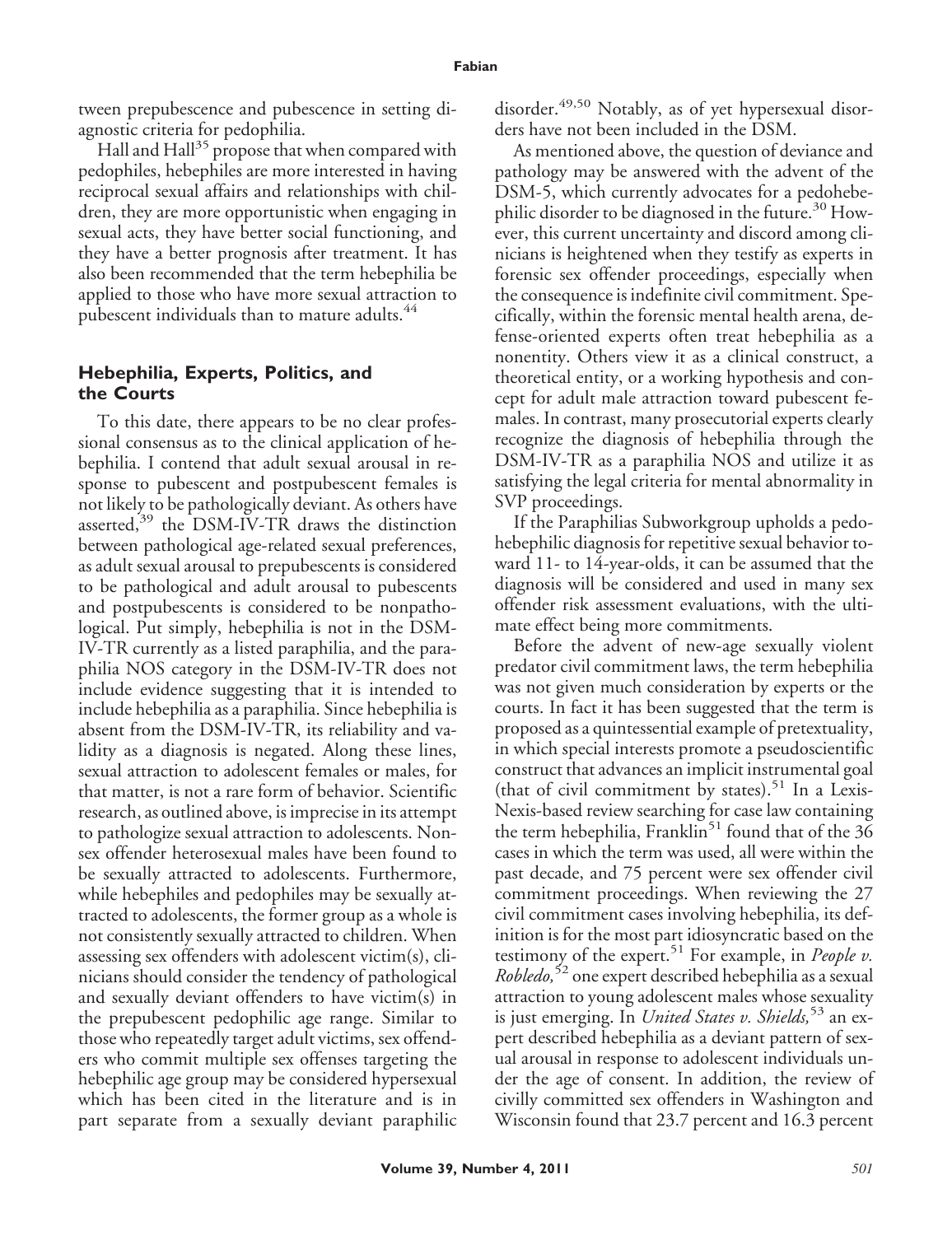of the offenders respectively carried diagnoses of paraphilia NOS other than rape or nonconsent (suggesting diagnoses of hebephilia).<sup>9,11</sup>

In this final section, I take a glance at how federal courts have interpreted hebephilia as satisfying the legal mental abnormality requirement in SVP civil commitment proceedings.

The U.S. Congress passed a civil commitment statute for federal sex offenders as part of the Adam Walsh Act of  $2006$ .<sup>51</sup> Consequently, there have been federal sex offender cases that have been litigated pertaining to indefinite civil commitment.

In *United States v. Abregana*, <sup>55</sup> the defendant Jay Abregana exposed his genitals to a 12-year-old boy in a movie theater. Mr. Abregana then sent 16 diskettes containing child pornography to an undercover U.S. Postal Inspector. The disks included 221 images of prepubescent, adolescent, and teenaged boys engaged in sexually explicit conduct. On executing a search warrant at his residence, agents found five disks that contained child pornography, including pictures of the accused engaged in oral sex with a 15-year-old boy. The defendant was sentenced to prison and was subsequently released, violated supervision, and admitted to having sexual contact with a 17-year-old minor during his supervision. The defendant acknowledged that the boy touched the defendant's penis through his clothing and that on another occasion the defendant had masturbated the minor's penis. The accused was placed in custody and began a second term of supervised release. He again violated supervision by viewing pornography and contacting three minors through e-mail. He accessed photos of nude males, some sexually explicit, and created a profile on an online chat room claiming to be 14 years of age. He sent e-mails to male youths who were 10, 12, and 14 years of age. Before he completed his federal sentence, the Bureau of Prisons certification review panel certified him as a sexually dangerous person.

The federal court heard testimony from three psychologist experts on sex offenders. The government's expert diagnosis of Mr. Abregana was hebephilia under the paraphilia NOS diagnostic category, because of his sexual arousal in response to postpubescent adolescents (i.e., teenagers or minors with secondary sex characteristics). The defense expert testified that Mr. Abregana had an attraction to adolescents but noted that hebephilia is not listed as sexually deviant in the DSM-IV-TR. The other defense expert agreed with the government's diagnosis of hebephilia. This expert recognized the controversy over whether hebephilia is a valid diagnosis. While acknowledging that hebephilia is not included in the DSM-IV-TR, he stated that there are authorities in the field who regard it as a mental disorder and that it has been part of the literature on sex offenses for several decades. However, the expert testified that the degree to which hebephilia is pathological is much less than that of other paraphilias, such as pedophilia or sexual sadism.

In its opinion, the federal trial court ruled that the government had not shown that Mr. Abregana had a serious mental illness, abnormality, or disorder as a result of which he would have serious difficulty in refraining from sexually violent conduct or child molestation if released."<sup>56</sup> The court found that the defendant had the mental disorder paraphilia NOS, hebephilia, but that the expert evidence had shown that hebephilia does not constitute a serious mental disorder.

In another recent federal civil commitment case, *United States v. Shields*, <sup>53</sup> the federal district court ruled that the government had not provided persuasive expert evidence that the offender had a mental illness, abnormality, or disorder called hebephilia. The court reasoned that while the peer-reviewed literature may establish that hebephilia is generally accepted in the field as a group identifier or label, it does not establish that it is widely accepted as a mental disorder by professionals who assess sexually violent offenders. The court recognized that both sides agreed that the attraction of an adult male to a pubescent adolescent is not, without more persuasive evidence, indicative of a mental disorder. The court acknowledged the state experts' opinions that hebephilia includes abnormal behavior; however, it found that the government did not point to any peer-reviewed literature recognizing either experts' diagnostic definition of a mental disorder called hebephilia. The court ruled, "Significantly, the American Psychiatric Association considered and rejected hebephilia as a diagnostic category for a mental disorder. Moreover, there is no expert testimony in this record that psychiatric experts generally accept this definition of hebephilia as a mental disorder."<sup>53</sup>

Another federal district court case ruling on hebephilia in a civil commitment context is *United States v*. *Carta.*<sup>57</sup> In *Carta,* the federal government sought to commit Todd Carta. After pleading guilty to child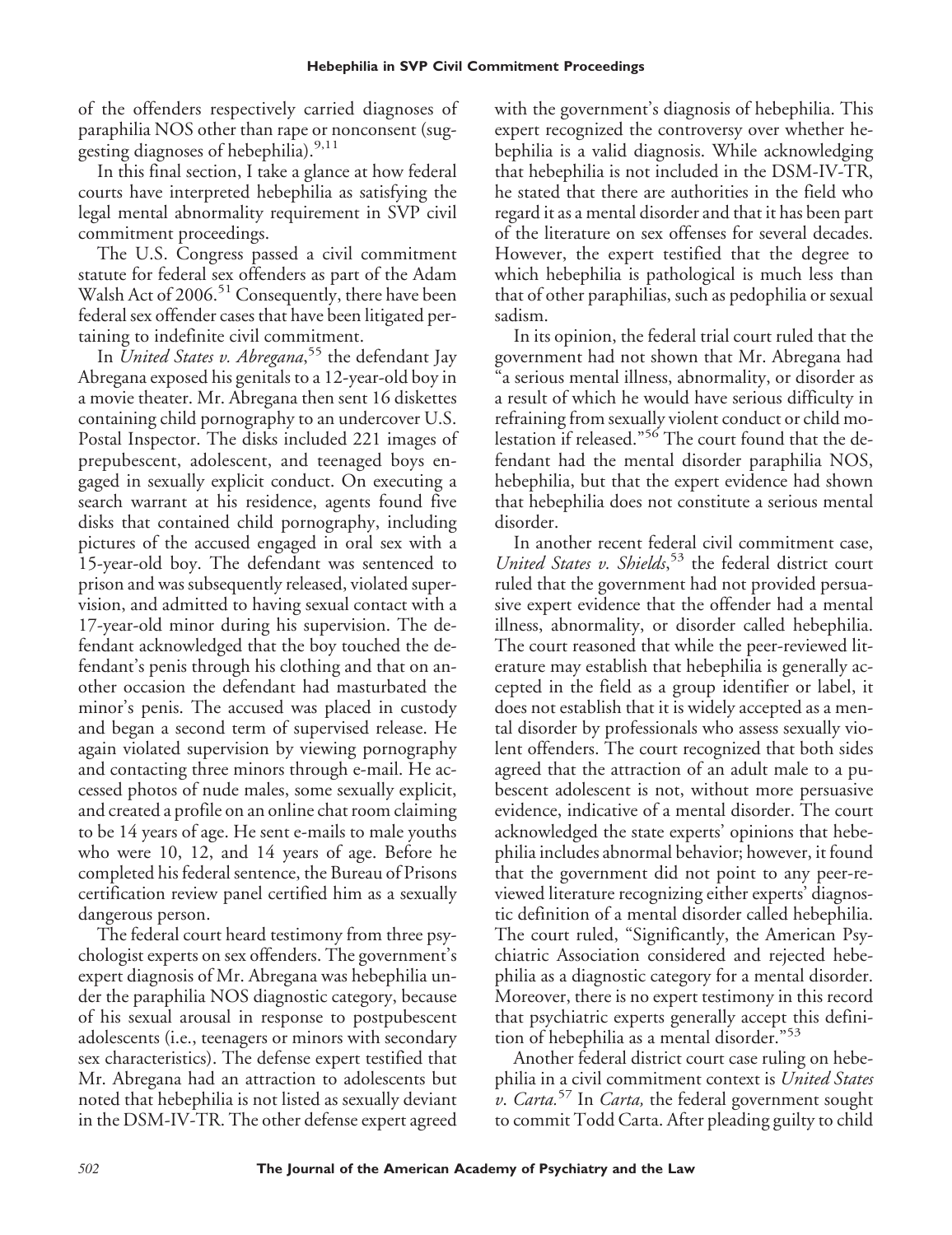pornography charges in October 2002, he was sentenced to five years in federal prison and three years of supervised release. He began sex offender treatment in the Bureau of Prisons, and withdrew, in part due to his inability to curb his sexual interest in the program's younger participants. During treatment, he described his sexual interest in children aged 12 to 17 and secondary interest in children aged 7 to 11. He admitted to storing up to 20,000 images on his computer while spending up to 14 hours per day looking at child pornography before his arrest. He admitted to sexually abusing minors on many occasions, with his youngest victim being a child in diapers. His primary victim age group by self-report was between the ages of 13 and 17. Before his release date, the Bureau of Prisons certified that he was a sexually dangerous person and began civil commitment proceedings. The government experts' diagnosis of Carta was paraphilia NOS, characterized by hebephilia. The defense's expert concluded that hebephilia was not a generally accepted diagnosis in the mental health community and did not fit within the DSM's definition of paraphilia, lacked diagnostic criteria, and could not be consistently defined, adding that normal adults may find adolescents arousing and that articles offered by the government to support a hebephilia diagnosis were not legitimate peerreviewed research.

The district court found that the government had not proved by clear and convincing evidence that Carta was a sexually dangerous person and that hebephilia was not a "serious mental illness, abnormality, or disorder" under the statute. The court acknowledged that hebephilia is not listed within the DSM category of paraphilia NOS and is not otherwise found within the DSM. The court considered whether classifying hebephilia as a mental disorder was supported by research in the field of psychology and whether it was generally accepted in the psychiatric and psychological community, finding that there was some dispute in the field and that it was not generally recognized as serious mental illness.

The court cited *United States v. Shields* and *United States v. Abregana* as the only cases in which federal courts had addressed the diagnosis of hebephilia in sexually dangerous person cases and that both courts had rejected it as a basis for commitment. The court questioned why the DSM editors would limit examples of paraphilia NOS to rare sexual fixations if the category was intended to include a sexual interest as common as attraction to postpubescent adolescents. The court recognized that research has indicated that normal adult males experience sexual arousal in response to sexually developed adolescents and that, as a consequence, the definition of hebephilia could pathologize normal men. The court considered the difficulty in determining what age range qualifies as adolescence, given that the age of consent varies across jurisdictions as well as the extent to which the difference in age between the adolescent and the adult affects the diagnosis.

The U.S. Court of Appeals for the First District reviewed the district court's decision in *Carta.*<sup>58</sup> To date, this is the only federal court of appeals case dealing with hebephilia. The court criticized the district court's approach in considering hebephilia as qualifying for the legal civil commitment criterion of a "serious mental illness, abnormality, or disorder."

The court held that Carta fell into the paraphilia diagnostic category in the DSM. Specifically, it cited the paraphilia NOS category as a catch-all category that lists various paraphilias. Carta's history of sexually abusing minors; his decades-long sexual fixation on minors, which had caused him significant distress or impairment in his life; and his in-prison behavior and expressed attitudes seemingly justify the court's classification of his disorder as a paraphilia. The court opined that it would be clear error to state that the DSM definition of paraphilia excludes an intense sexual fixation on young teenagers similar to Carta's offending behaviors. While the district court did not want to stretch hebephilia into the paraphilia NOS category because it could pathologize normal men, the First Circuit accepted hebephilia as a diagnosis by simply pointing out that adolescents were the target of Carta's fixation.

The court ruled that not everyone sexually attracted to adolescents is mentally disordered; rather, those offenders whose urges are so strong as to produce the symptoms and consequences identified in the DSM (similar to Carta) could be classified as having a paraphilia NOS that is characterized by hebephilia. Finally, the court suggested that the government's position depended only on showing whether Carta's sexual attraction to teenagers fell within the DSM's definition of paraphilia NOS, not on showing that hebephilia is a mental disorder. The court remanded the case to the district court to consider whether Carta was a sexually dangerous person.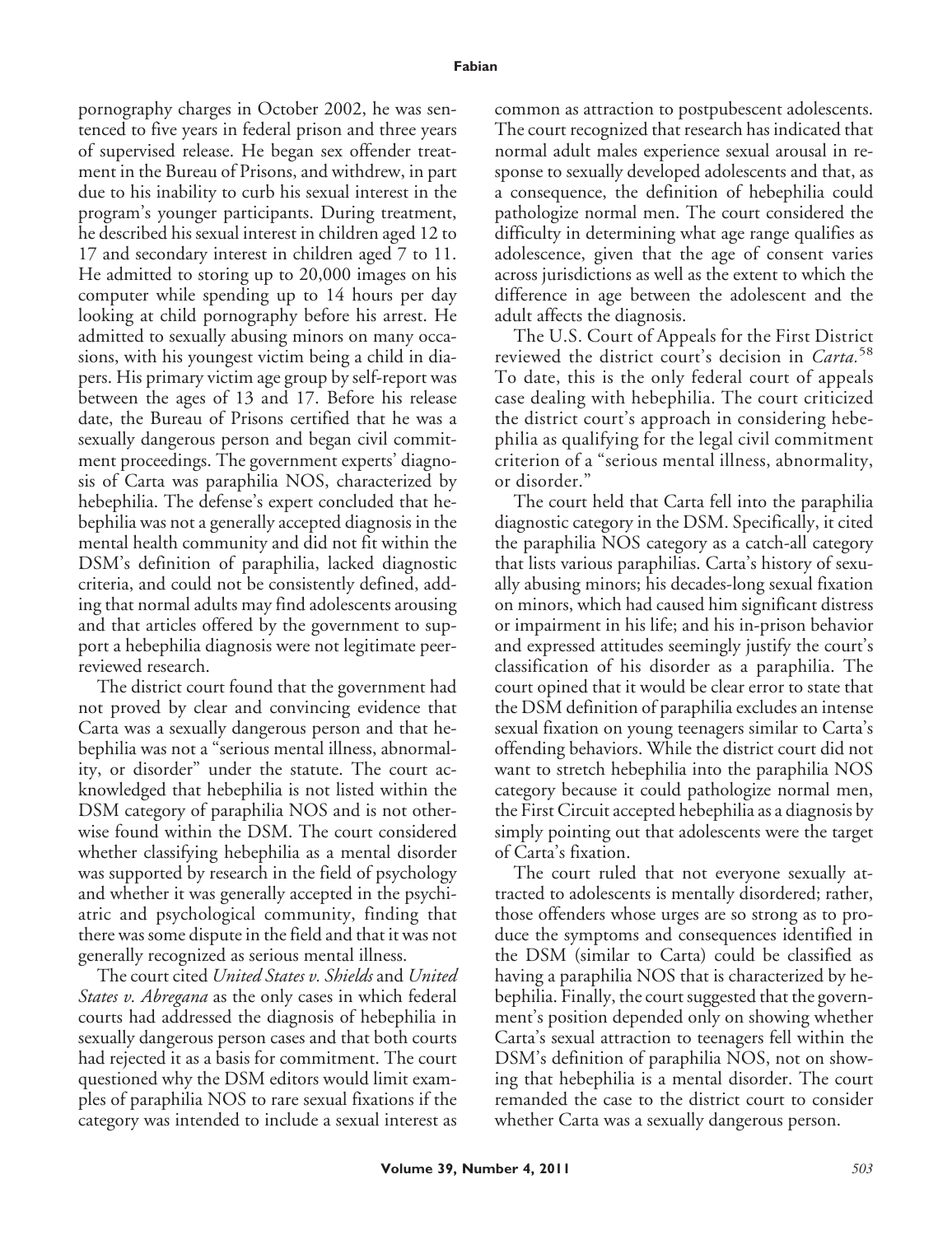### **Conclusions**

As can be seen, the federal courts are somewhat mixed in their handling of hebephilia. The U.S. Court of Appeals for the First Circuit in *Carta* focused its opinion on the behavioral symptoms of a paraphilia, including intense sexual fixations and urges that are so strong as to produce the symptoms and consequences identified in the DSM. Specifically as to Carta's behaviors, the court cited the amount of child pornography he stored (up to 20,000 images); the excessive hours he spent viewing the child pornography (up to 12 to 14 hours a day); his history of abusing minors, including the number of victims (approximately 12 victims), the chronicity (nearly 28 years), and the frequency of his sex-offending behaviors; and his behavior while incarcerated and attitudes, all substantiating that he had significant distress or impairment relevant to a paraphilic condition.

The court's opinion tends to have some connection with the forensic mental health literature relevant to the risk factors associated with sexual violence.<sup>59,60</sup> The court's opinion also has a relationship with the language in the DSM. The DSM-IV-TR attempts to define mental disorder, admits to inadequacies in doing so; focuses on the necessity of distress, disability, and dysfunction; and states, "Neither deviant behavior (e.g*.*, sexual) [is a mental disorder] unless the deviance is a symptom of a dysfunction in the individual" (Ref. 6, p xxxi).

The court in *Carta* focused on the offender's behavior as causing him distress, impairment, and dysfunction in his life. However, the question of whether hebephilia is a type of paraphilia NOS, depends on whether it is considered deviant and abnormal to have a sexual attraction and to engage in subsequent sexual behaviors toward pubescent adolescents and postpubescent minors. To this date, neither the case law nor clinical research on sex offenders has clearly supported classifying hebephilia as an abnormal pathology.

As we can see through this psycholegal analysis, both clinicians and the courts disagree as to whether hebephilia is a pathological sexual deviance disorder. Given the fact that the U.S. Supreme Court recently denied *certiorari* in hearing *McGee*, *Michael L. v. Bartow*, *Dir*., *WI Resource Center*, addressing whether a rape paraphilia NOS, nonconsent, meets the constitutional threshold for legal mental abnormality for civil commitment, it is unlikely that the Court will hear such a case addressing hebephilia. More likely, the DSM-5 will provide guidance for clinicians, attorneys, and judges who evaluate and litigate this issue in civil commitment proceedings.

#### **References**

- 1. Kansas v. Hendricks, 521 U.S. 346 (1997)
- 2. Kansas v. Crane, 534 U.S. 407 (2002)
- 3. Kan. Stat. Ann. § 59-29a02(b) (2009)
- 4. Frances A: Rape, psychiatry, and constitutional rights: hard cases make for very bad law. Psychiatr Times. September 1, 2010, available at www.psychiatrictimes.com. Accessed November 23, 2011
- 5. Washington State, R.C.W. Title 71, Chapter 71.09 (2001)
- 6. American Psychiatric Association: Diagnostic and Statistical Manual of Mental Disorders, Fourth Edition, Text Revision. Washington, DC: American Psychiatric Association, 2000
- 7. Levenson J: Sexual predator civil commitment: a comparison of selected and released offenders. Int J Offend Ther Comp Criminol 48:638 – 48, 2004.
- 8. Levenson, J, Morin J: Factors predicting selection of sexually violent predators. Int J Offend Ther Comp Criminol 50:609 –29, 2006
- 9. Elwood R, Doren D, Thornton D: Diagnostic and risk profiles of men detained under Wisconsin's Sexually Violent Person's Law. Int J Offend Ther Comp Criminol 54:187–96, 2010
- 10. Janus E, Walbek N: Sex offender commitments in Minnesota: a descriptive study of second generation commitments. Behav Sci Law 18:343–73, 2000
- 11. Jackson R, Richards H: Diagnostic and risk profiles among civilly committed offenders in Washington State. Int J Offend Ther Comp Criminol 51:313–23, 2007
- 12. Becker J, Stinson J, Tromp S, *et al*: Characteristics of individuals petitioned for civil commitment. Int J Offend Ther Comp Criminol 47:185–95, 2003
- 13. American Psychiatric Association: Diagnostic and Statistical Manual of Mental Disorders, Third Edition. Washington, DC: American Psychiatric Association, 1980
- 14. American Psychiatric Association: Diagnostic and Statistical Manual of Mental Disorders, Third Edition, Revised. Washington, DC: American Psychiatric Association, 1987
- 15. Malin H, Saleh F: Paraphilias: clinical and forensic considerations. Psychiatr Times. April 15, 2007, available at www. psychiatrictimes.com. Accessed November 23, 2011
- 16. Prentky A, Janus E, Barbaree H,*et al*: Sexually violent predators in the courtroom: science on trial. Psychol Public Policy Law 12: 357–93, 2006
- 17. Wollert R: Poor diagnostic reliability, the Null-Bayes Logic Model, and their implications for sexually violent predator evaluations. Psychol Public Policy Law 13:167–203, 2007
- 18. Fabian J: Paraphilias, personalities and predators: the ethical application of psychiatric diagnoses in partisan sexually violent predator commitment proceedings. J Forensic Psychol Pract 11:82– 98, 2011
- 19. Marshall W, Kennedy P, Yates P, *et al*: Diagnosing sexual sadism in sexual offenders: reliability across diagnosticians. Int J Offend Ther Comp Criminol 46:668 –77, 2002
- 20. Miller H, Amenta A, Conroy M: Sexually violent predator evaluations: empirical evidence, strategies for professionals, and research directions. Law Hum Behav 29:29 –54, 2005
- 21. O'Donahue W, Regev L, Hagstrom A: Problems with the DSM-IV diagnosis of pedophilia. Sex Abuse 12:95–105, 2000.